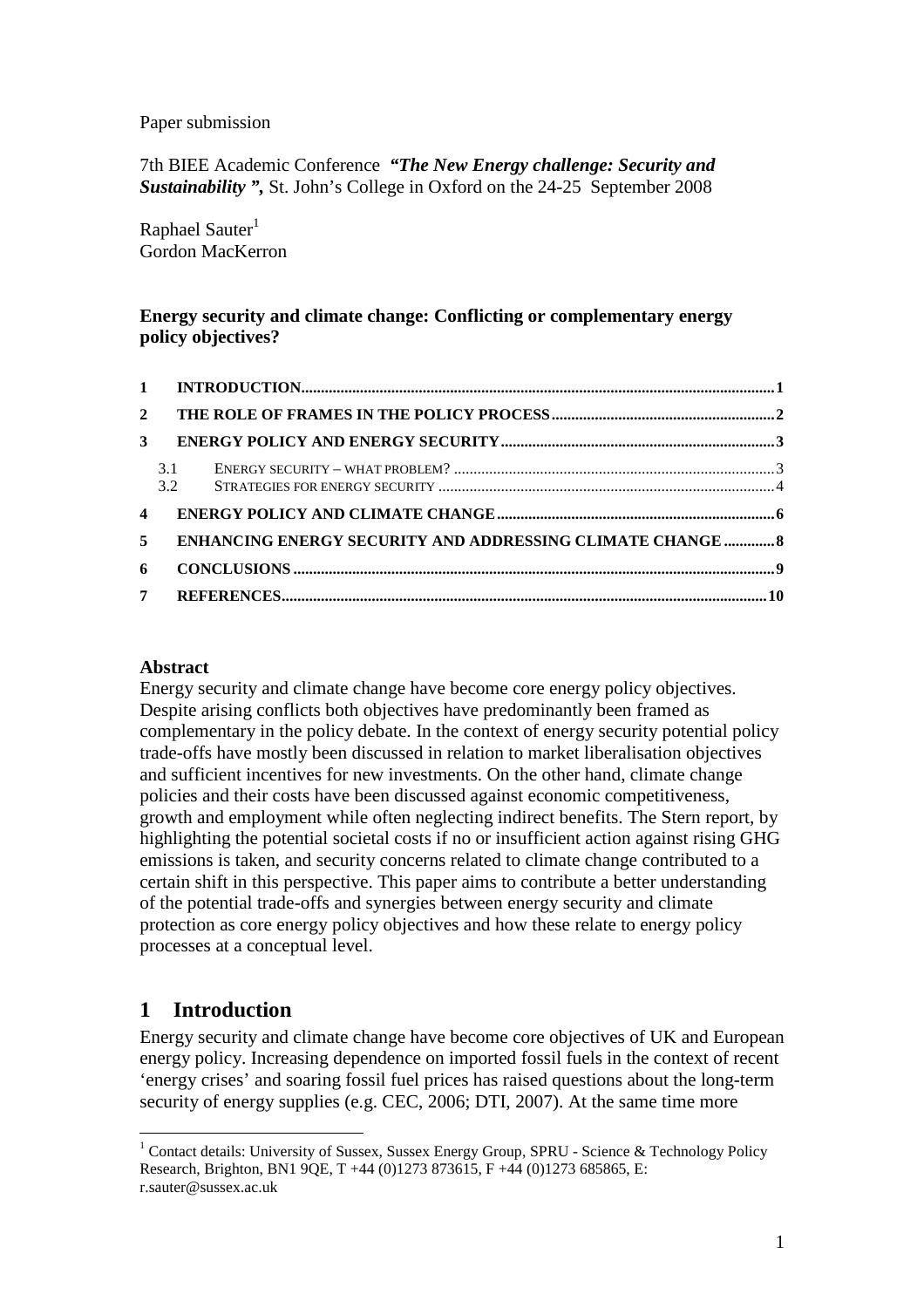evidence on anthropogenic dangerous climate change has underlined the need to reduce energy related GHG emissions as a result of fossil fuel combustion which contribute over two thirds to total global GHG emissions and are projected to rise by over 50% by 2030 (Sims, Schock et al., 2007: 252). The integration of energy security and climate change policies is therefore a central challenge for energy policy.

Although both objectives can work together, there are trade-offs that have been insufficiently considered so far. In the past potential policy trade-offs have been discussed mainly with respect to other energy policy objectives. On the one hand, energy security objectives have mostly been discussed in relation to liberalised market objectives and sufficient levels of investment. It raised questions about the potential tension between liberalised market frameworks and energy security (e.g. NERA, 2002). On the other hand, climate change policies have been discussed in relation to their costs and detrimental consequences for economic competitiveness, growth and employment while often neglecting indirect benefits (Jochem and Madlener, 2003). Discussions on the relationship between energy security and climate change tended to consider energy security as policy priority to which climate change policies should contribute. Yet, increased attention on the potential economic consequences of anthropogenic dangerous climate change (Stern, 2007) and on its implication for national and international security (Council, 2008) have questioned this ranking order.

The aim of this paper is to contribute to the discussion on potential trade-offs and synergies between energy security and climate change policies. It argues that the relationship between energy security and climate change have predominantly been analysed from an energy security perspective strongly focused on energy independence while neglecting other element of energy security. By taking into account the broader context of energy security, the paper further argues that the climate change-energy security nexus requires more attention on climate change adaptation policies. The paper is based on ongoing work that intends to investigate how and to what effect in terms of policy outputs and outcomes energy security and climate change are used as frames in the policy process. A very brief theoretical background indicates how the conceptual discussion presented in this paper can serve as basis for an empirical analysis of energy policy processes.

The paper is structured as follows. First, it briefly discusses the role of frames in policy processes. It then reviews the literature on definitions of and strategies for energy security. In a next step the paper reflects on the gradual integration of energy policy and climate change policies, before the relationship between energy security and climate change is looked at in more detail. The final section provides some preliminary conclusions.

# **2 The role of frames in the policy process**

Energy security is prone to multiple perspectives as regards its problem definition, solutions and means of implementing them. It is thus particularly exposed to appropriation by stakeholders in the policy process. In other words: an imprecise concept like energy security that is considered as "one of the most overused and misunderstood concepts in the energy debate" (Helm, 2002: 175) is prone to be used by policy entrepreneurs to push for their 'pet proposal' in the policy process. Or as put elsewhere: "experience has shown that, by highlighting the claimed [energy] security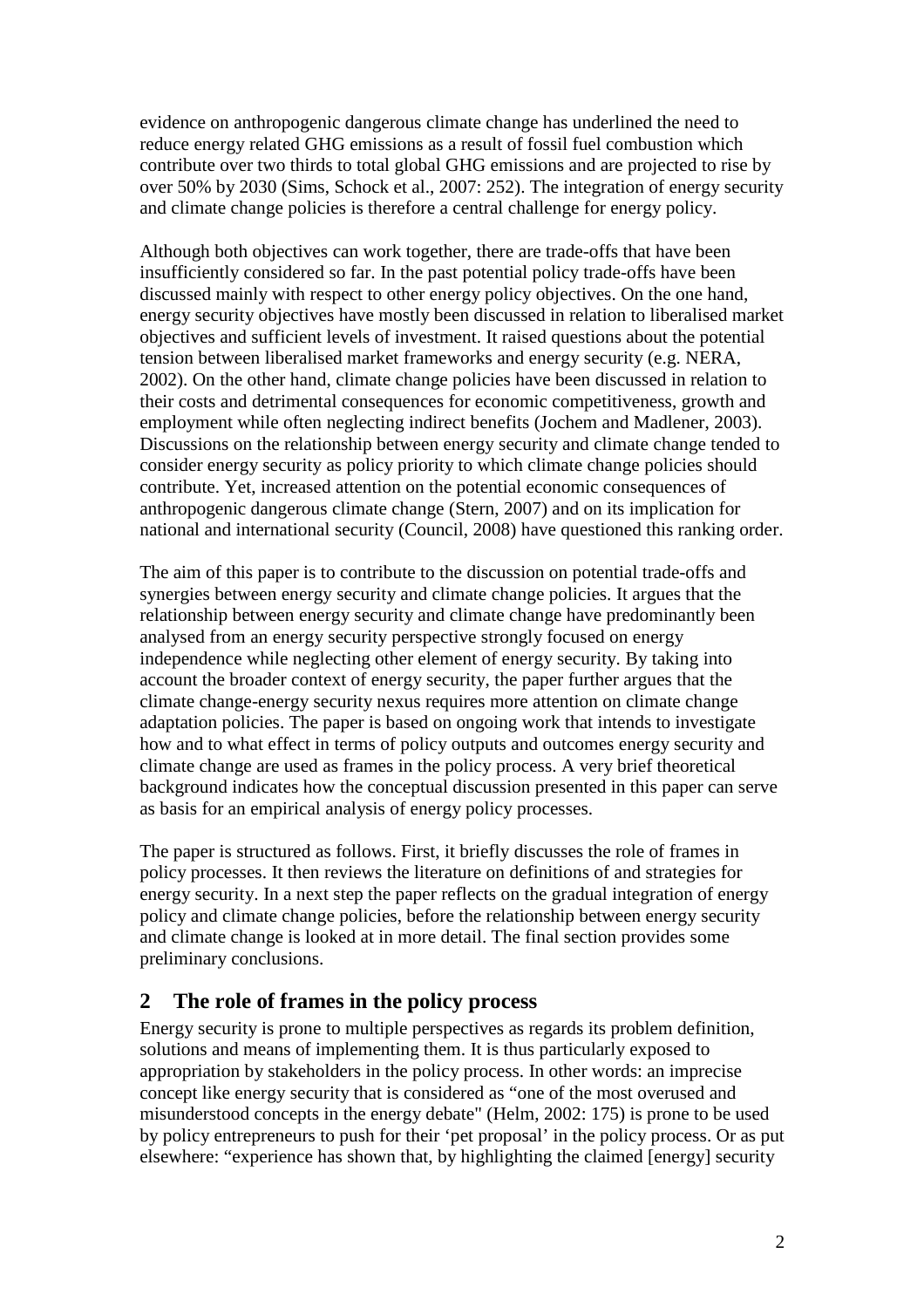benefits of an otherwise disfavoured option, big rewards can be yielded to political advocacy" (Stirling, 1993: 57).

Problem definition has long been recognised as central elements in the analysis of policy processes (e.g. Weiss, 1989; Rochefort and Cobb, 1994). Problem definition fulfils three crucial roles in the policy process: first, it defines the intellectual framework at the beginning of the policy process within which an issue is discussed as a problem, second, it is as process itself constituting "a weapon of advocacy and consensus" (Weiss, 1989: 117), and, finally, it can be an outcome of policymaking in terms of changed definitions and language as well as changed advocacy structures. The chances of a problem to attract the attention of particular political institutions which all have different selection procedures will be influenced by problem definition and thus affects policy outcomes (Rochefort and Cobb, 1994). The dominant problem definition has important ramifications for policy solutions and their alternatives as well as how they are implemented.

Similar to problem definition, framing can be defined as "[…] a way of selecting, organizing, interpreting, and making sense of a complex reality so as to provide guideposts for knowing, analysing, persuading, and acting. A frame is a perspective from which an amorphous, ill-defined problematic situation can be made sense of and acted upon" (Rein and Schon, 1991: 263). Frames used in the policy process can reveal causal relations actors establish between particular policy proposals and policy problems. Thus the major aim of frame-critical analysis is to identify the underlying assumptions of actors or advocacy groups in the policy process which allows them to put certain policy proposals on the governmental decision agenda.

Against this background the following conceptual discussion of energy security can provide a framework for an empirical analysis of energy policy process and the role of the various elements of energy security as frame with particular consideration of climate change policy objectives.

# **3 Energy policy and energy security**

#### **3.1 Energy security – what problem?**

In their analysis of energy security in Western Europe published in 1981, Deese and Miller (1981) suggest five indicators for the analysis of energy security defined as "access to adequate amounts of hydrocarbons at a price that ensures a standard of living and rate of industrial growth comparable to that enjoyed since the 1960s" (Deese and Miller, 1981: 182). A similar, although slightly more elaborated, definition is given elsewhere:

"Energy security is a state in which consumers and their governments believe, and have reason to believe, that there are adequate reserves and production and distribution facilities available to meet their requirements in the foreseeable future, from sources at home or abroad, at costs which do not put them at a competitive disadvantage or otherwise threaten their well-being." (Belgrave, Ebinger et al., 1987: 2)

Sufficient quantities of supplies at affordable prices are central elements in these definitions of energy security. Narrow definitions of energy security were already criticised in the 1980s for being only about oil (neglecting gas), fuel (neglecting conversion technology), imports (neglecting domestic infrastructure), and physical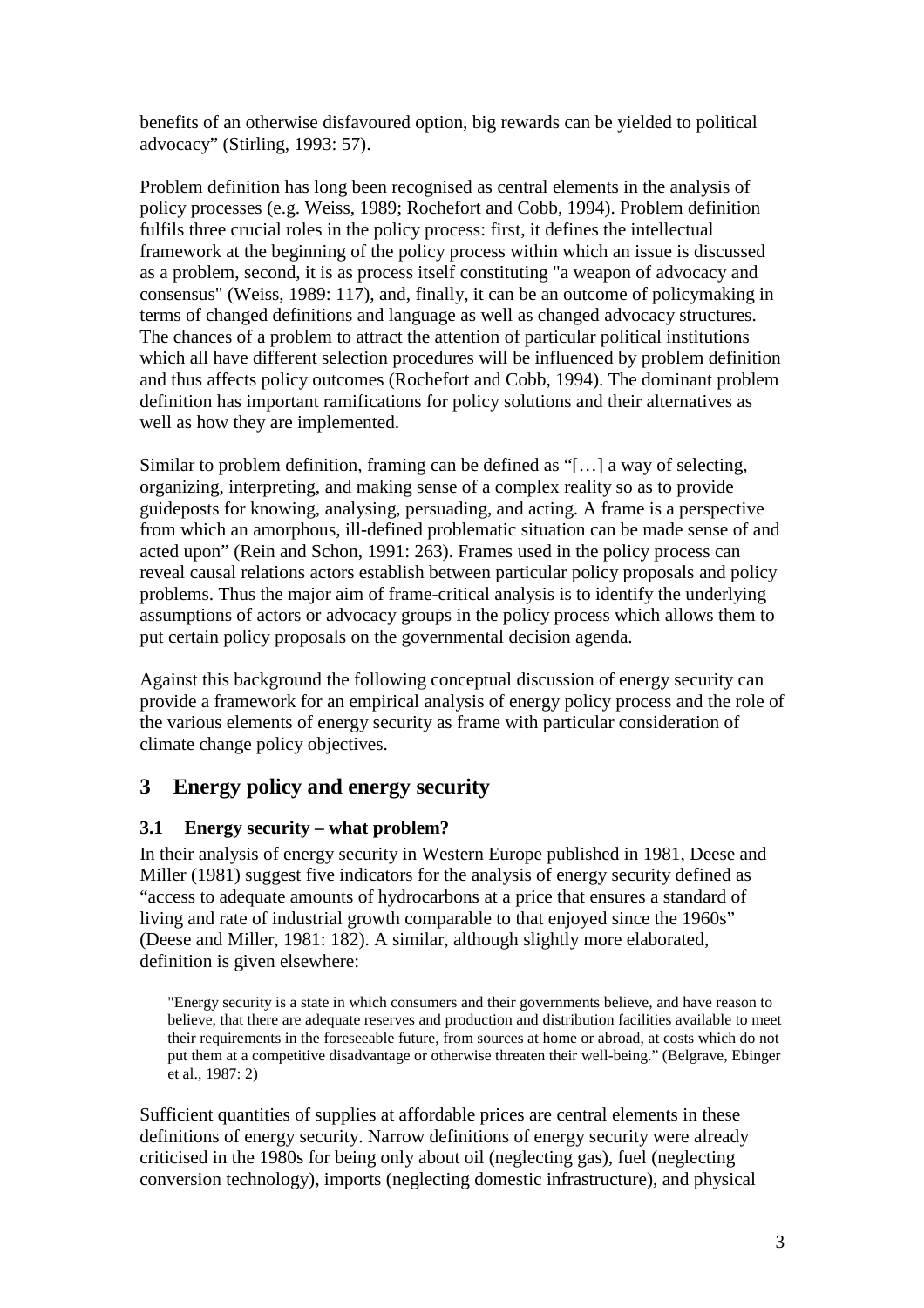supply (neglecting comparative cost advantages). This is reflected in definitions of energy security that acknowledges net benefits in terms of both economic and social welfare:

"Security, in any connection, is about the relationship between values or assets, on the one hand, including the asset of freedom to shape future circumstances, and actual or potential threats, on the other hand." (Smart, 1985: 146)

Energy security can therefore be considered as contributing to several policy objectives. Going one step further, energy security might even been seen as a necessary condition to achieve other policy objectives:

"Insecurity arises when the welfare of citizens or the ability of governments to pursue their other normal objectives is threatened, either as a result of physical failure or as a result of sudden and major price changes." (Belgrave, Ebinger et al., 1987: 2)

While until the late 1990s the discussion on 'energy security' focused heavily on the supply side and the geopolitical situation mainly in relation to fossil fuel exporting countries, an arising issue driven by power blackouts in California was the extent to which liberalised energy market frameworks can provide enough investment incentives to ensure a sufficient level of 'energy security'. From this perspective it is not only about the secure supply of imported hydrocarbons, but also about the availability and reliability of domestic conversion technologies and supply infrastructure including distribution and transmission networks.

The argument that fossil imports do not equate vulnerability in terms of energy supply became more important. Although this point has already been made in earlier contributions to the debate (e.g. Nye, 1981), it started only then to attract considerable attention. This point is also highlighted in an increasing number of recent publications that underline that energy dependence in itself is not necessarily a problem (e.g. Stern, 2002; Keppler, 2007; Verrastro and Ladislaw, 2007). Energy independence and a strategic approach to energy security are even considered as "myths of energy security" (Noel, 2008).

#### **3.2 Strategies for energy security**

Strategies and measures that enhance energy security will inherently depend on the underlying energy security concept. They can be categorised in many different ways. Predominant distinctions in the debate are between demand and supply side, internal and external, preventive (how to avoid disruptions?) and mitigating (how to deal with disruptions and avoid negative consequences?) as well as short term and long-term measures. Stirling (1993) suggests a further distinction according to intervention targets along the fuel supply chain: resource acquisition, fuel trade & delivery, energy conversion, energy distribution, and energy consumption. Individual measures are more or less repetitive in the literature with varying emphasis on specific measures.

Policies in support of decreasing energy imports are considered as being expensive while at the same time not providing real benefits. To deal with the mid-term risk of scarce oil and gas supply and the short-term risk of oil supply disruption, the following strategies are put forward (Noel, 2008): in the mid-term higher taxes on oil, better efficiency standards as well as increased use of alternative technologies, in the short-term new emergency storage facilities. Mitchell (2002) argues that for importing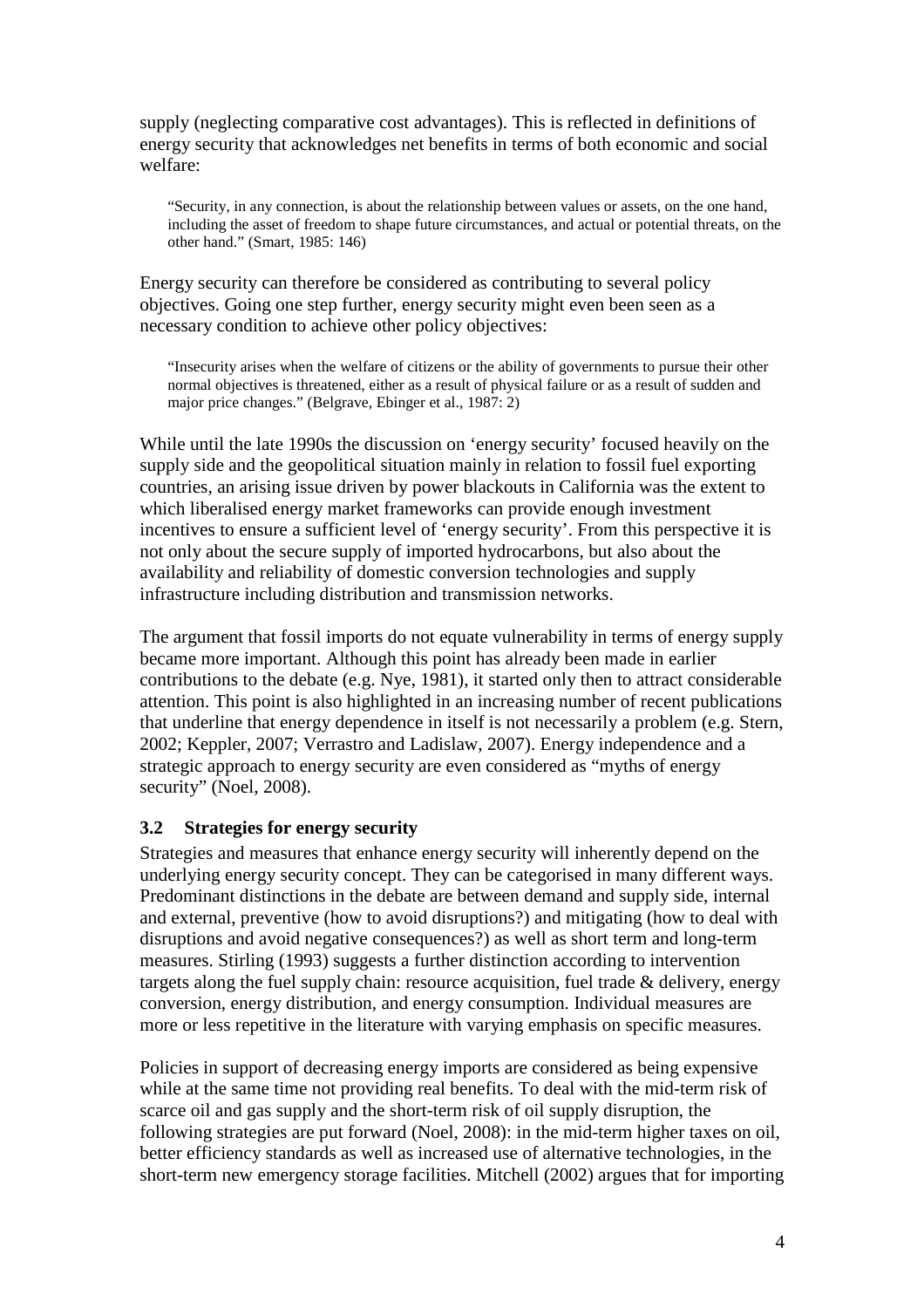countries diversity and flexibility of energy supplies achieved "mainly by international trade and the investment necessary to support it" (Mitchell, 2002: 25) are the major ways to achieve energy security. As a consequence, international energy markets and their transparency, liquidity and stability need to be taken into account as well. Yergin (2006) argues that the traditional principle prevalent since the 1970s to maintain energy security (diversification of supply, resilience, recognising the reality of integration, and the importance of information for the markets) need to be expanded to acknowledge two new aspects: first, the globalisation of energy security with China and India as important players, and second, the importance of the entire energy supply chain in the wake of terrorist attacks.

The debate about potential conflicts between a liberalised framework for energy markets and energy security raised the question how an 'adequate' level for security of supply can be determined in order to adjust the policy and regulatory framework accordingly. In this context risk has been suggested as a measure of energy security. From this perspective an energy system can be considered as secure if the risk for supply disruption is acceptable and the price to pay reflects the cost of provision (NERA, 2002). Energy security becomes subject to risk management where an acceptable risk level is to be set.

Stirling (1994) questions the usefulness of risk as concept to deal with security of supply in the electricity sector. He refers to two other concepts of incertitude – in addition to risk: uncertainty and ignorance. He argues that ignorance is the most relevant concept to deal with strategic security. Hence, diversity is best placed to provide resilience to the electricity system. The diversity concept can be distinguished into the following subcategories: variety, balance, and disparity where variety is defined in terms of the number of available options, balance in terms of each option being relied upon to a similar extent, and disparity in terms of the identification and disaggregation of options themselves. The latter seems most important and underlines the concepts of variety and balance since it calls to take into account "similarities of [each technology's] technical characteristics, the degrees to which they are dependent on each other's infrastructures and the mutual elasticities (or covariance) in the costs of their fuels" (Stirling, 1994: 198). Diversity can be defined more specifically in terms of fuel type, fuel sources (by geographic region or company), technology types or even to technological knowledge source (by country, sector, or economy) (Grubb, Butler et al., 2006).

However, as for the energy security concept itself "no concept is more vulnerable to distortion for the purposes of special pleading than is 'diversity'" (Stirling, 1993: 68). A comprehensive approach to diversity that includes technology features such as variable power output from wind turbines depending on the weather situation would ensure that, for example, system characteristics such as robustness in the context of physical reliability are achieved. Other important system features are flexibility and responsiveness in the context of competitive market behaviour. A risk perspective leads inevitably to an insurance analogy and the question about the insurance premium consumers are prepared to pay for a certain level of energy security.

From this discussion three main energy security policy objectives can be derived: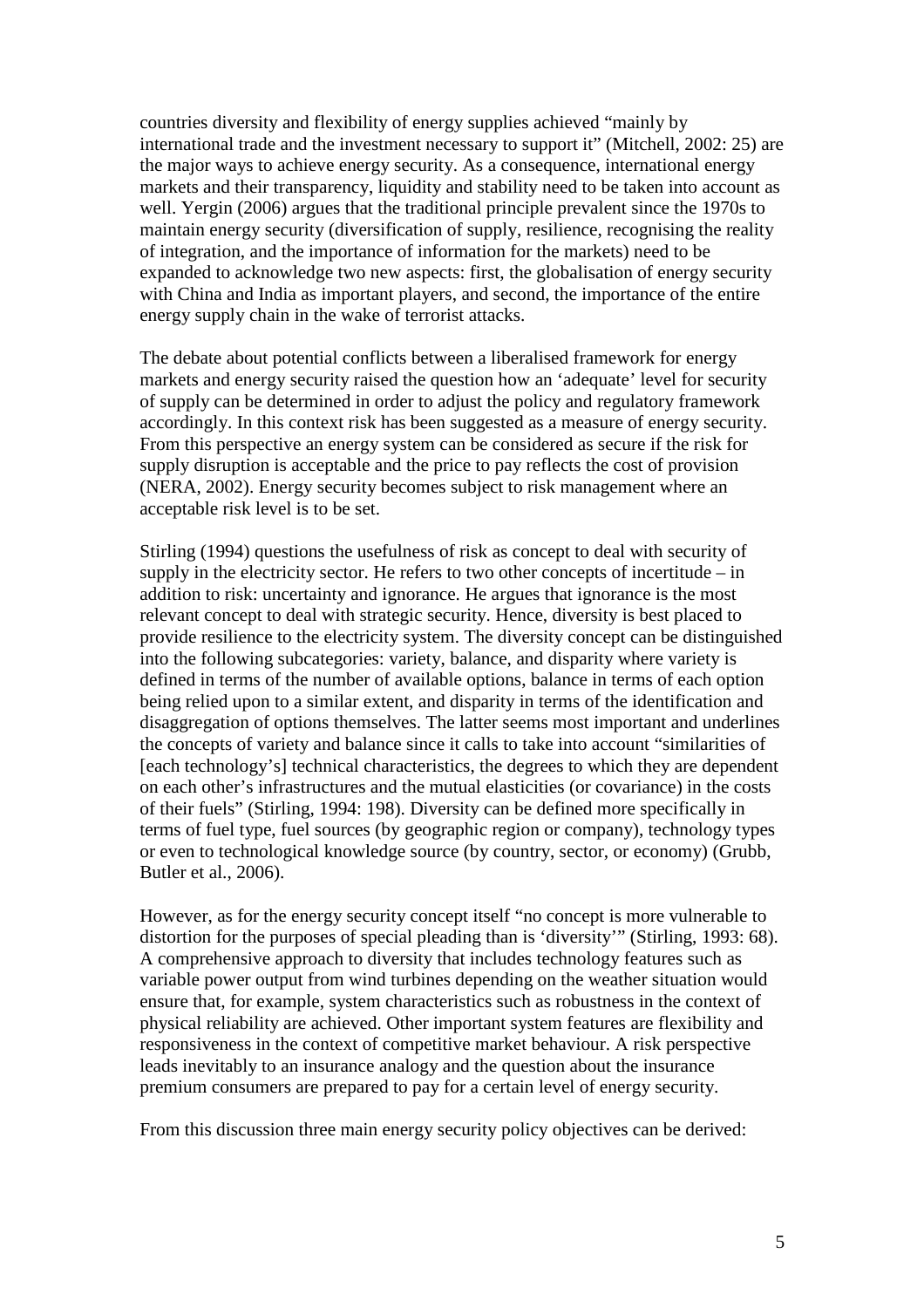- sufficient investment along the fuel supply chain (flexibility and responsiveness in the context of competitive market behaviour) which contributes also to
- a reliable infrastructure / technologies
- diversity defined in terms of fuel type, fuel sources (by geographic region or company), technology types, and technological knowledge source (by country, sector, or economy)

In sum, there are essential elements that need to be considered when dealing with energy security of a given region or nation. Energy security lacks (a) well-established indicator(s). Various indicators have been used to measure energy security (e.g. JESS, 2004; IEA, 2007). This reinforces opportunities to establish different frames for energy security in the energy policy and climate change debate. Any analysis of energy security needs to take a system's approach instead of focusing on single aspects such as import dependence or investment levels. Furthermore it needs to distinguish between different time horizons (at least, short- and long-term). Given the differences in national perception of energy security approaches, it is important to acknowledge that the underlying concept is "functional in respect of these different circumstances and allow the general abstract objectives and priorities of energy policy to be met" (Correlje and van der Linde, 2006: 542).

This section has shown that energy security is prone to be framed in very different ways at the level of problem definition and strategic options. The way in which energy security is framed as a problem has therefore important ramifications how it relates to climate change objectives.

### **4 Energy policy and climate change**

As compared to energy security where the factors to determine the degree of energy security can be defined in a variety of ways and can therefore be subject to frame contestation, climate change 'benefits' from a clear indicator: the atmospheric level of GHG emissions. Rising anthropogenic GHG emissions are generally recognised as the causal factor for dangerous climate change. As a consequence climate change policy has a central indicator against which climate change mitigation policies can be developed. The level of contestation is less related on how to define climate change and its underlying causes. A broad scientific consensus serves as baseline, although the target level of GHG emissions, the choice of policy instruments to achieve agreed emission targets and how to share the burden globally among industrialised and developing countries are subject to conflict.

In contrast to energy security that has been accepted as core energy policy objective since the first oil crisis in the early 1970s (although its prominence has decreased in the 1990s due to overcapacity and cheap fossil fuel prices), climate change objectives have only gradually (if at all) been integrated with energy policy in terms of institutional frameworks or energy policy discourses. Although the link between energy policy and climate change policy is apparent, climate change policy has long been considered as being part of environmental policy and traditional air-pollution. This is reflected in the institutionalisation of responsibilities: environment ministries are in most cases responsible for climate change policy and ministries for the economy responsible for energy policy and energy security in particular. This environmental policy approach to climate change has shown its limits since carbon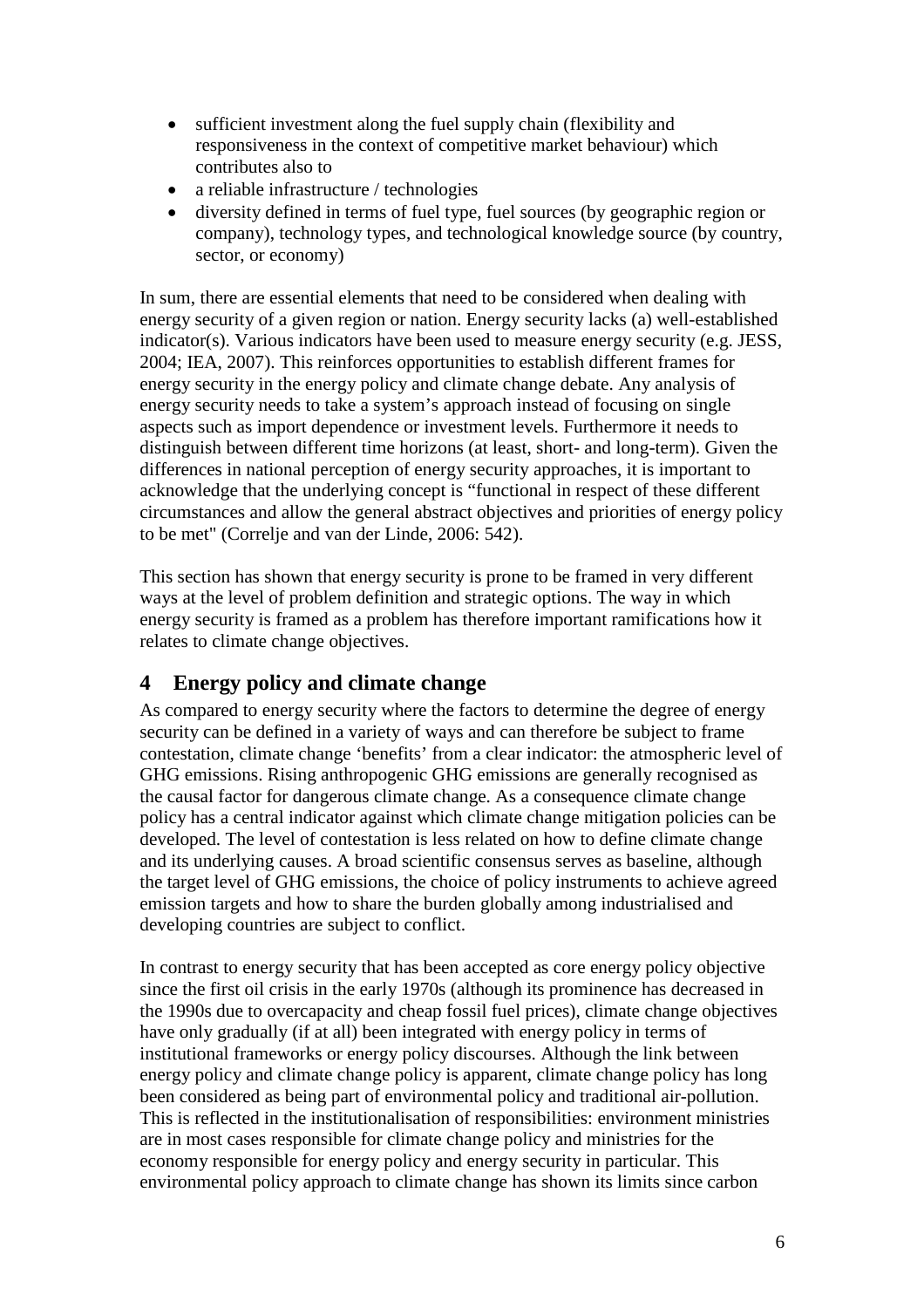dioxide as the main source of pollution cannot be subject to traditional air pollution control-type regulation. As a consequence, "energy policy must be the backbone of climate stabilization" as already put in 1990 (Krause, Bach et al., 1990: I. 2-29). This conclusion has only gradually been incorporated in the energy policy process, but is reinforced by recent IPPC figures. Energy related GHG emissions as a result of fossil fuel combustion are responsible for over two thirds of total global GHG emissions. These emissions are projected to rise by over 50% by 2030 (Sims, Schock et al., 2007: 252).

An increasing awareness that climate change policy needs to become energy policy and re-balancing of energy security and climate change objectives in terms of their ranking order was driven by two factors: an emphasis on the potential economic costs and the security implications of dangerous climate change.

The stronger focus on economic consequences of climate change was mainly caused by the publication of the Stern report that stressed the global economic costs, if no action is taken against rising GHG emissions. It put forward the widely reported estimate that business as usual will cause overall costs and risks of climate change equivalent to losing at least 5% of global GDP annually – depending on the assumption this figure could even rise to 20% of GDP. By contrast the costs of action could be as low as 1% of global GDP (Stern, 2007). The emphasis on economic benefits as opposed to costs constitutes major shift within the economic perspective on climate change policies. Traditionally economic studies analysing the costs of GHG mitigation policies emphasised the costs of policy measures. Indirect benefits or 'co-benefits' have often been neglected in cost-benefit analyses and modelling exercises of climate change policies (Jochem and Madlener, 2003), although potential benefits have been discussed already in the early 1990s (e.g. Grubb, 1990). These 'cobenefits' are increasingly acknowledged can be an important driver for climate change policies. 'Co-benefits' include technological innovation, leapfrogging for developing countries, and net employment benefits.

Another element that contributes to a more prominent role of climate change objectives in general is its linkage to national security. Various high-level reports in the US and the EU have highlighted how climate change can constitute a serious threat of national and international security (e.g. Council, 2008). It was even discussed in the UN Security Council for the first time in April 2007 (United Nations, 2007).

Despite this increased attention on climate change objectives in relation to energy security most studies analysing the interface between energy security and climate change objectives investigate to what extent climate change policies impact upon energy security and thus put the priority on energy security objectives. At the same time any conclusion on this relationship will depend on how energy security is defined given the wide-ranging definitions possible as discussed earlier. Previous studies put a relatively strong emphasis on import dependency as main threat to energy security and analyse how climate change policies affect import dependency (Kuik, 2003; Turton and Barreto, 2006). By contrast, Blyth and Hamilton (2006) take an investment perspective and ask how climate change mitigation policy should be formulated in order to influence investments and operational behaviour in the electricity sector. A quantitative attempt to appraise policies in the context of the two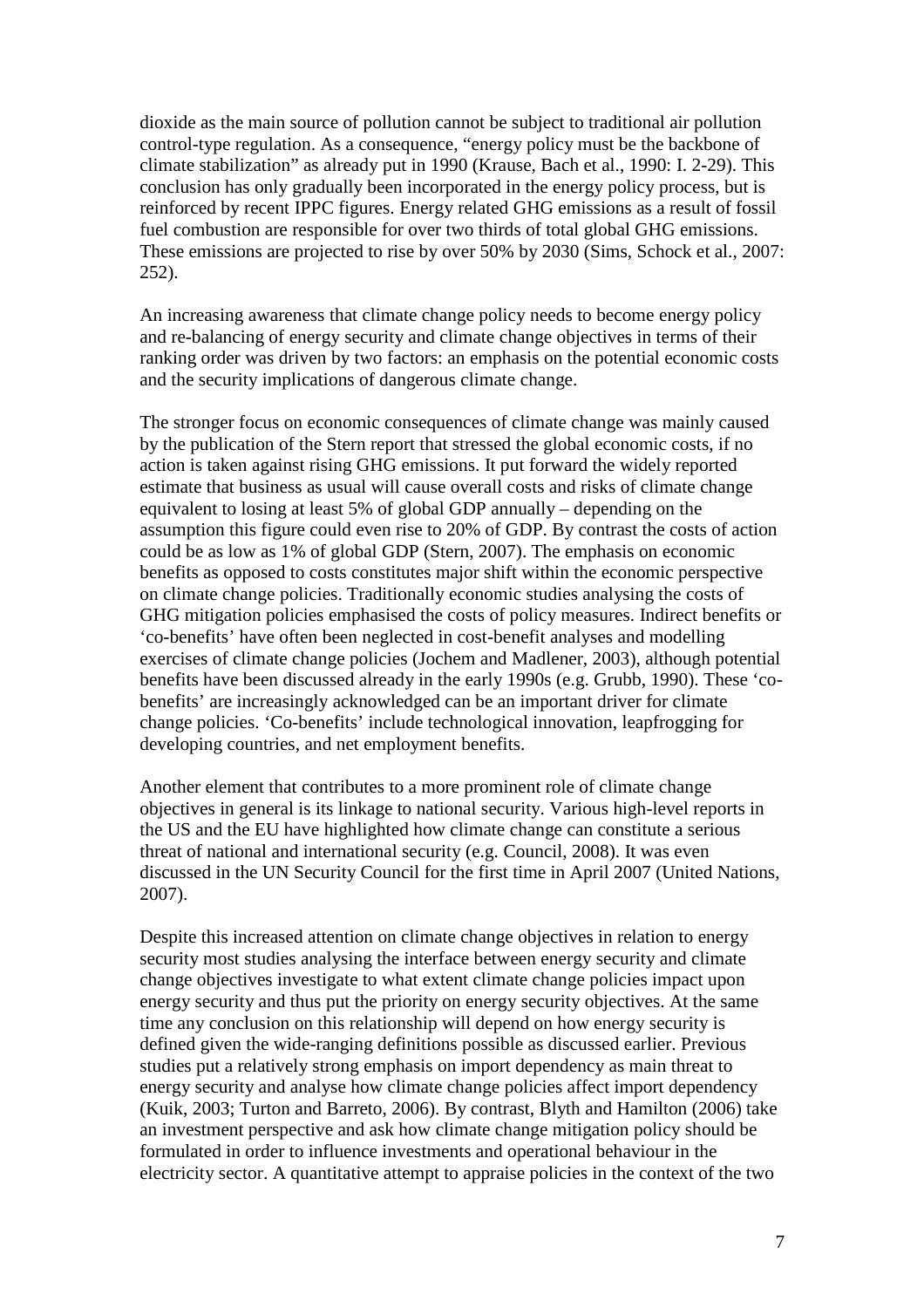policy objectives was made by the IEA (2007); energy security is measured in terms of exposure to fuel markets which are distinguished into two categories: free markets where the price reflects market concentration and the higher the concentration the lower is energy security, and regulated markets (e.g. indexed prices) where a high share of regulated volumes indicates low energy security.

The IPCC report on climate change mitigation policies takes a different perspective and argues that energy security policies' impact on carbon emissions is "ambiguous, depending on the nature of the policies and, in particular, on the fuel sources being favoured" (Sathaye, Najam et al., 2007: 719). As empirical examples it refers to national responses to the first oil price shock in the 1970s in terms of energy security policies and quite different consequences for carbon emissions. The replacement of domestic fossil fuels with imported low carbon energy sources is considered as potential threat to energy security although diversification measures could counterbalance this risk.

In the preface to a policy paper prepared for the G8 the term of "real energy security" is introduced (Grubb, 2008). It aims to address both challenges – climate change and energy security by: a) diversity in supply sources that reduces market dominance and aims at minimising carbon emissions; b) diversity in trade routes and infrastructure; c) significant increase in energy efficiency; and d) reduction and reverse of deforestation. This reflects the three general strategies to achieve both policy objectives: energy efficiency, the support of new low carbon technologies, and a reliable infrastructure capable of meeting demand.

## **5 Enhancing energy security and addressing climate change**

Any assessment of the interface between energy security and climate change needs to integrate the multiple dimension of energy security. Instead of the regularly considered 'import dependence' as measurement of energy security, three main energy security policy objectives can be summarised: sufficient investment along the fuel supply chain, reliable infrastructure, and diversity. Import dependency is only one element in the climate change-energy security equation. From this perspective, nonfossil fuel energy generation technologies (e.g. renewables) that replace imported fossil fuels and energy efficiency measures that reduce demand for imported fossil fuels are only one contribution to both GHG emission reduction and increased energy security. On the other hand, the promotion of carbon intensive domestic energy sources in order to decrease dependence on imported fossil fuels (e.g. coal) is in conflict with climate mitigation strategies. However, other elements of energy security need to be considered too: Sufficient low carbon investment along the fuel supply chain while at the same time ensuring a high degree of reliability of the energy infrastructure as a whole.

By contrast to climate change mitigation policies whose relationship with energy security is regularly touched upon in the literature, climate change adaptation measures have attracted little interest so far. Yet a closer examination shows interesting complementarities in particular because it relates to a broader definition of the energy security concept. This can be exemplified using three major challenges for adaptation policies (see also table below):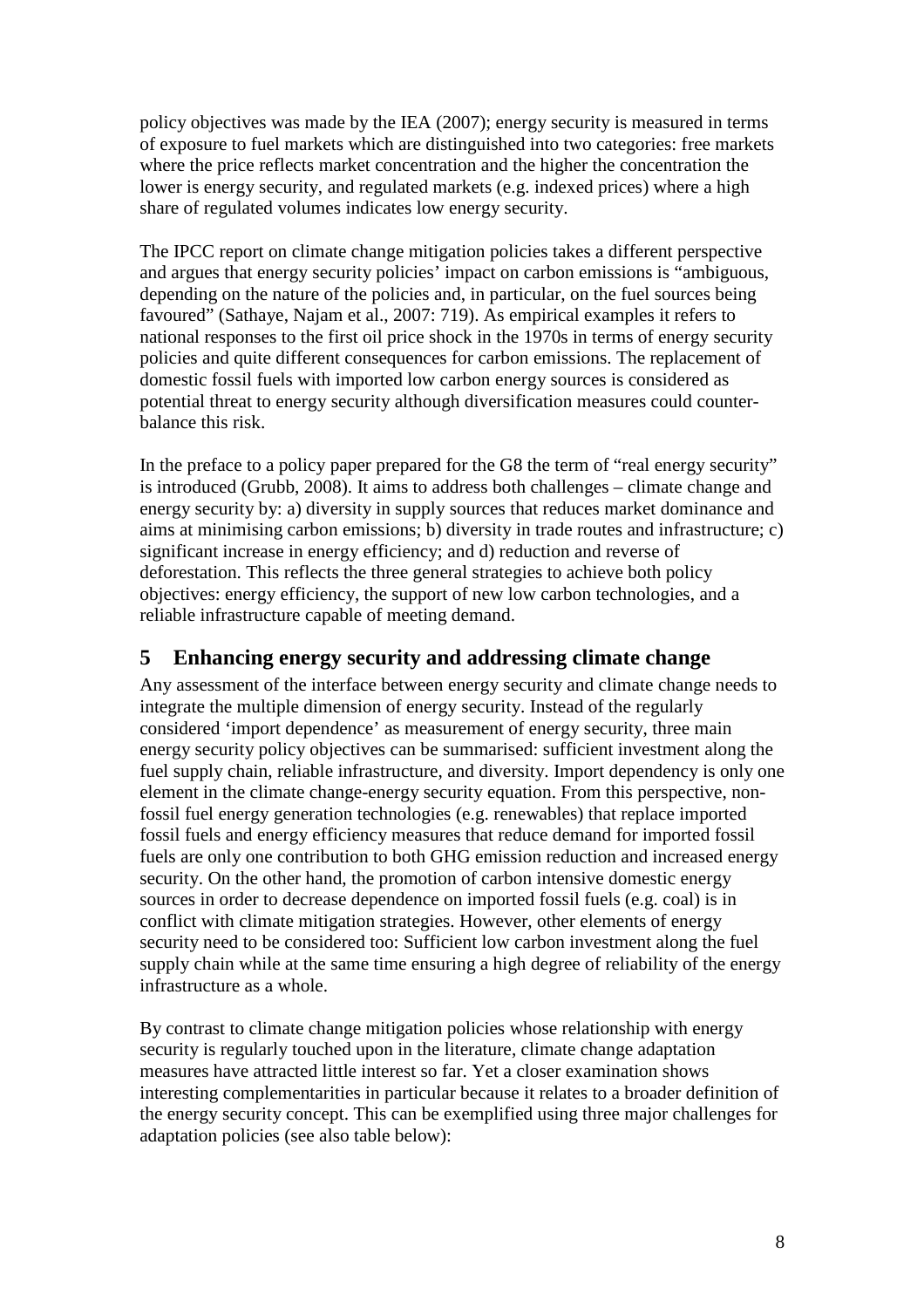- In the case of increased likelihood of weather extremes an energy infrastructure that does not depend on a few nodal points, whose 'knock out' would affect the majority if not all system participants, increases energy security. It points at the importance of a more distributed energy generation which can be more suitable to cope with the failure of individual parts of the system.
- Rising sea levels as well as summer droughts might cause serious safety issues for nuclear power plants to be built for energy security and climate change mitigation reasons. Flooding of a nuclear power station as well as insufficient cooling water might seriously affect the safe operation of the power plant. Energy policies integrating climate mitigation and energy security objectives can therefore be in conflict with climate adaptation policies.
- Forest and agriculture sectors need to be able to ensure future availability of biomass and biofuels resources which are currently promoted for energy security (decreasing import dependence) and climate protection reasons.

| <b>Adaptation policies</b>                                                           | <b>Interaction with energy security</b> |  |  |
|--------------------------------------------------------------------------------------|-----------------------------------------|--|--|
| <i>Water resources</i>                                                               |                                         |  |  |
| River basin planning and coordination                                                | Flooding of nuclear reactors            |  |  |
| Contingency planning for drought                                                     | Cooling for thermal power plants        |  |  |
| Marginal changes in construction of                                                  |                                         |  |  |
| infrastructure                                                                       | Energy infrastructure / flexibility     |  |  |
| Options for new dam sites                                                            | Protection of nuclear reactors          |  |  |
| Sea-level rise                                                                       |                                         |  |  |
| Plan urban growth                                                                    | Energy infrastructure / flexibility     |  |  |
| <b>Forests</b>                                                                       |                                         |  |  |
| Diverse management practices                                                         | Biomass                                 |  |  |
| <i><b>Agriculture</b></i>                                                            |                                         |  |  |
| New crops and seed banks                                                             | $2nd$ generation biofuels               |  |  |
| Increase irrigation efficiency                                                       | Biomass/biofuels                        |  |  |
| Liberalize agricultural trade                                                        | Free trade of bio-energy products       |  |  |
| Drought management                                                                   | <b>Biomass</b>                          |  |  |
| Source: own elaboration, adaptation policies based on (Smith and Lenhart, 1996: 200) |                                         |  |  |

**Table: Interaction between climate change adaptation policies and energy security**

#### **6 Conclusions**

A broader understanding of energy security is necessary to fully grasp the relationship between energy security and climate change policy objectives. It has been recognised that import dependency is only one element when assessing energy security. Energy security is as much about sufficient investments and a reliable infrastructure (including technologies). In addition climate change related issues have attracted more attention since the potential consequences of anthropogenic dangerous climate change have been linked to core policy objectives such as economic growth and national security. Thus both have become important objectives and frames in energy policy processes. The conceptual discussion in this paper constitutes a first step in analysing the role of these frames in policy processes empirically. The conceptual understanding of their potential trade-offs and synergies enables the analysis of how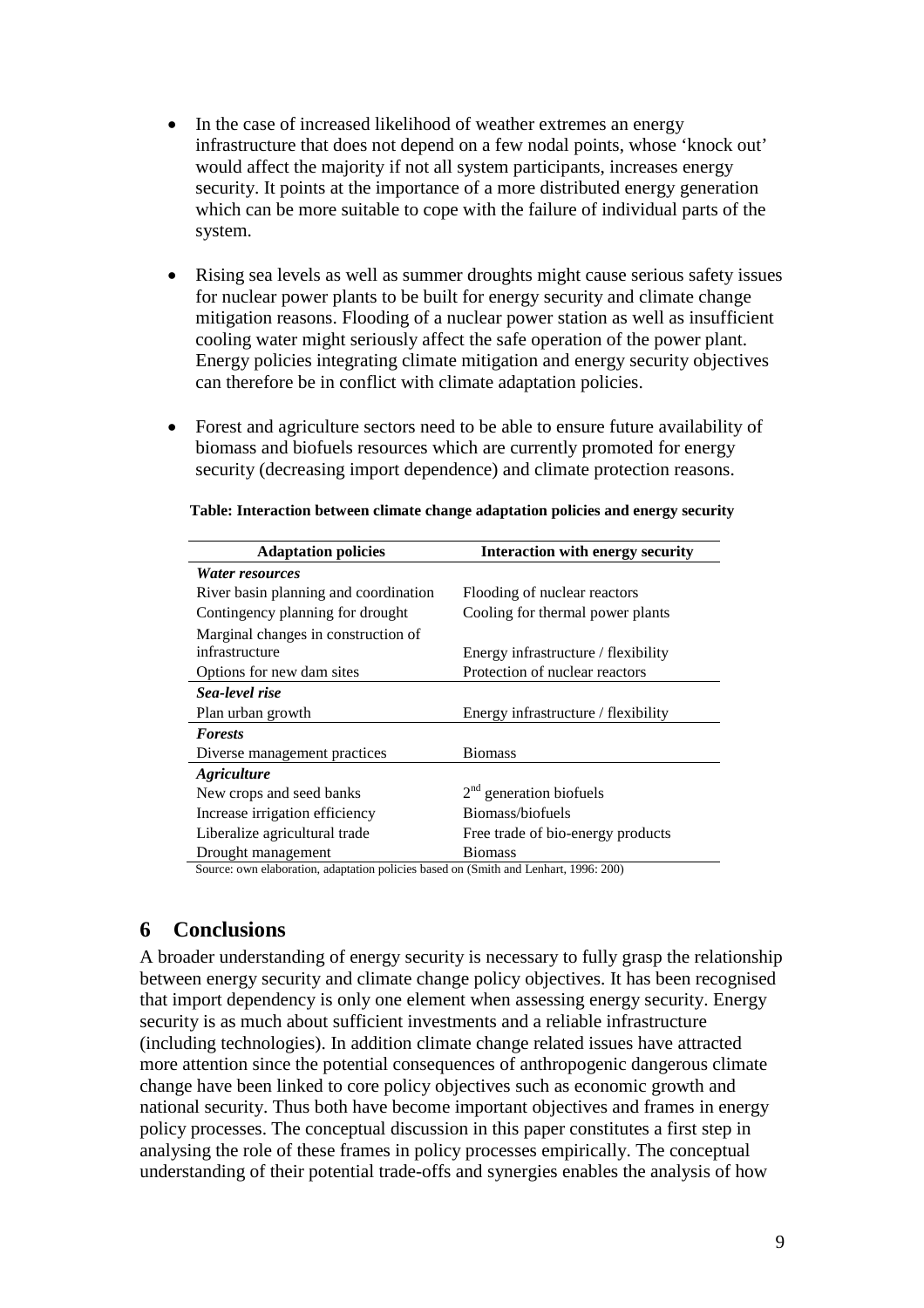frames are used by different players in the energy policy process and for what purpose.

From the conceptual discussion it can be concluded that instead of only focusing on the question how climate change policies might interfere with energy security objectives – what appears to be the dominant perspective in the debate – energy security policies need to be assessed against their impact on and relation to climate change objectives. This in turn highlights the challenge to consider both climate mitigation and adaptation objectives as well as strategies. The opportunities to achieve this in energy policy processes depend also on the institutional framework. The institutional setting influences the extent to which certain problem definitions and policy objectives become part of the political agenda.

For further research on the role of frames in energy policy process, one basic assumption is that frames can explain policy outputs and potentially outcomes. However, as argued by Schmitt and Radaelli (2004) frames reflected in policy discourse can only be *a* cause for policy change, but not *the* cause. Frames need therefore to be analysed within a broader range of explanatory factors for policy change. Other factors that are to be considered when analysing energy policy processes empirically against the above background include institutions, geographical factors/energy resources, as well as norms, values, and beliefs.

### **7 References**

- Belgrave, R., C. K. Ebinger and H. Okino, Eds., 1987. Energy Security to 2000. Gower, Aldershot.
- Blyth, W. and K. Hamilton, 2006. Aligning Climate and Energy Policy: Creating incentives to invest in low carbon technologies in the context of linked markets for fossil fuel, electricity and carbon. Chatham House, http://www.chathamhouse.org.uk/publications/papers/download/- /id/398/file/4032\_stern210406.pdf, 29/01/2007.
- CEC, 2006. A European Strategy for Sustainable, Competitive and Secure Energy, COM(2006) 105 final. CEC, Brussels.
- Correlje, A. and C. van der Linde, 2006. Energy supply security and geopolitics: A European perspective. *Energy Policy* 34, 532–543.
- Council, 2008. Climate change and international security. 7249/08.
- Deese, D. A. and L. B. Miller, 1981. Western Europe, in: D. A. Deese and J. S. Nye (Eds.), Energy and Security. Ballinger, Cambridge, MA, pp. 181-209.
- DTI, 2007. Meeting the Energy Challenge: A White Paper on Energy. DTI, London.
- Grubb, M., 1990. Energy Policies and the Greenhouse Effect, Volume One: Policy Appraisal. Dartmouth, Aldershot.
- Grubb, M., 2008. Energy and Climate: Opportunities for the G-8. Climate Strategies, Cambridge.
- Grubb, M., L. Butler and P. Twomey, 2006. Diversity and security in UK electricity generation: The influence of low-carbon objectives. *Energy Policy* 34, 4050- 4062.
- Helm, D., 2002. Energy policy: security of supply, sustainability and competition. *Energy Policy* 30, 173–184.
- IEA, 2007. Energy Security and Climate Policy: Assessing Interactions. OECD/IEA, Paris.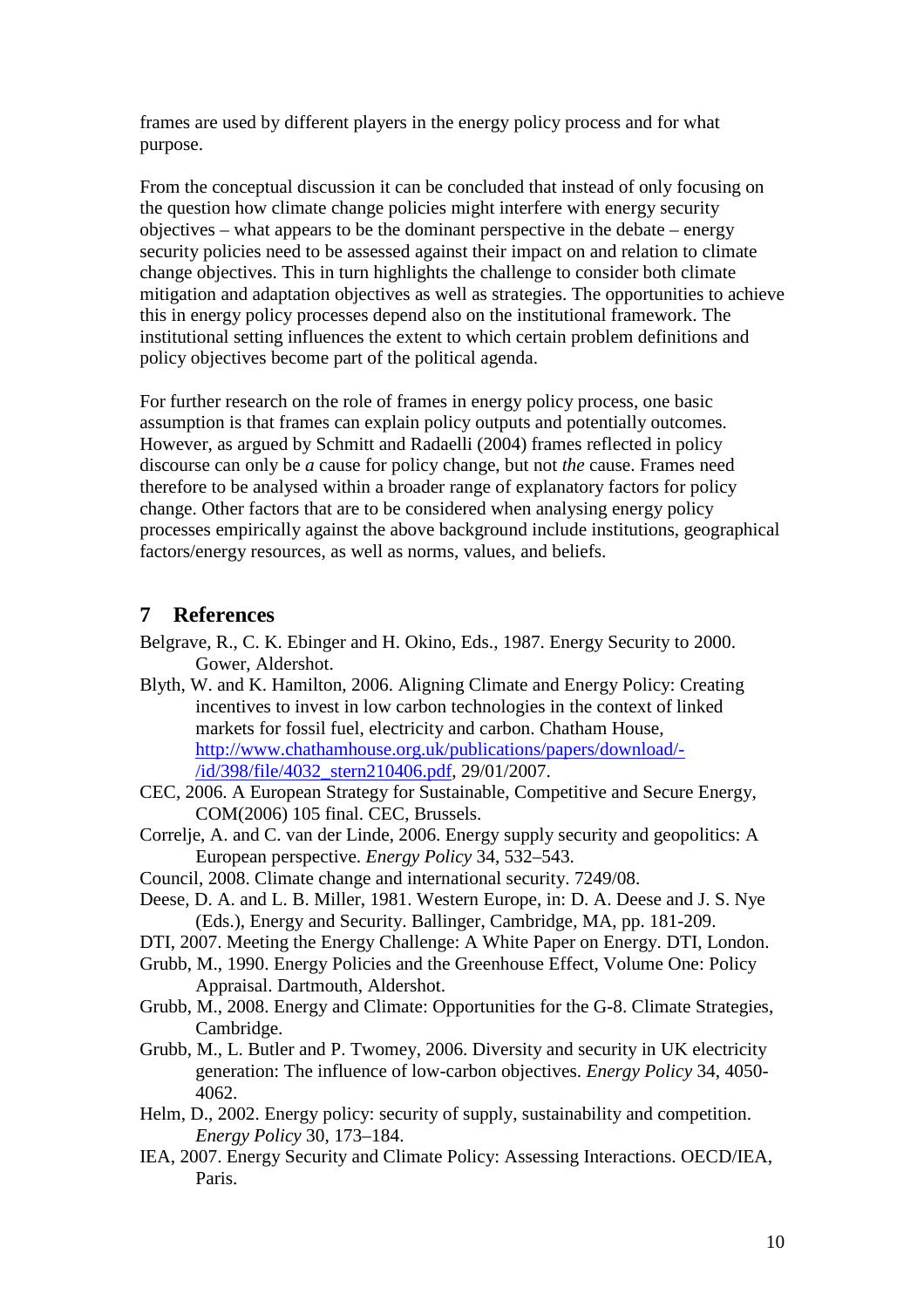JESS, 2004. Joint Energy Security of Supply Working Group (JESS) May 2004.

- Jochem, E. and R. Madlener, 2003. The Forgotten Benefits of Climate Change Mitigation: Innovation, Technological Leapfrogging, Employment, and Sustainable Development. OECD, Paris.
- Keppler, J. H., 2007. La sécurité des approvisionnements énergétiques en Europe: principes et mesures. Ifri, Note de l'Ifri.
- Krause, F., W. Bach and J. Koomey, 1990. Energy Policy in the Greenhouse. Earthscan, London.
- Kuik, O., 2003. Climate Change Policies, Energy Security and Carbon Dependency. *International Environmental Agreements: Politics, Law and Economics* 3, 3, 221-242.
- Mitchell, J. V., 2002. Renewing energy security. Royal Institute of International Affairs, London.
- NERA, 2002. Security in gas and electricity markets. Report to UK Department of Trade and Industry.
- Noel, P., 2008. Time to challenge the myths of energy security. *Financial Times*, 11/01/2008, 9.
- Nye, J. S., 1981. Energy and Security, in: D. A. Deese and J. S. Nye (Eds.), Energy and Security. Ballinger, Cambridge, MA, pp. 3-22.
- Rein, M. and D. Schon, 1991. Frame-reflective policy discourse, in: P. Wagner, C. H. Weiss, B. Wittrock and H. Wollmann (Eds.), Social sciences and modern states: national experiences and theoretical crossroads. Cambridge University Press, Cambridge, pp. 262-289.
- Rochefort, D. A. and R. W. Cobb, 1994. Problem Definition: An Emerging Perspective, in: D. A. Rochefort and R. W. Cobb (Eds.), The Politics of problem definition: shaping the policy agenda. University Press of Kansas, Lawrence, Kansas, pp. 1-31.
- Sathaye, J., A. Najam, C. Cocklin, T. Heller, F. Lecocq, J. Llanes-Regueiro, J. Pan, G. Petschel-Held, S. Rayner, J. Robinson, R. Schaeffer, Y. Sokona, R. Swart and H. Winkler, 2007. Sustainable Development and Mitigation, in: B. Metz, O. R. Davidson, P. R. Bosch, R. Dave and L. A. Meyer (Eds.), Climate Change 2007: Mitigation. Contribution of Working Group III to the Fourth Assessment Report of the Intergovernmental Panel on Climate Change. Cambridge University Press, Cambridge.
- Schmidt, V. A. and C. M. Radaelli, 2004. Policy Change and Discourse in Europe: Conceptual and Methodological Issues. *West European Politics* 27, 2, 183- 210.
- Sims, R. E. H., R. N. Schock, A. Adegbululgbe, J. Fenhann, I. Konstantinaviciute, W. Moomaw, H. B. Nimir, B. Schlamadinger, J. Torres-Martínez, C. Turner, Y. Uchiyama, S. J. V. Vuori, N. Wamukonya and X. Zhang, 2007. Energy supply, in: O. R. D. B. Metz, P.R. Bosch, R. Dave, L.A. Meyer (Ed.), Climate Change 2007: Mitigation. Contribution of Working Group III to the Fourth Assessment Report of the Intergovernmental Panel on Climate Change. ambridge University Press, Cambridge, pp. 252-322.
- Smart, I., 1985. European energy security in focus, in: C. Gasteyger (Ed.), The Future for European Energy Security. Frances Pinter, London, pp. 142-167.
- Smith, J. B. and S. S. Lenhart, 1996. Climate change adaptation policy options. *Climate Research* 6, 193-201.
- Stern, J., 2002. Security of European natural gas supplies. Royal Institute of International Affairs, London.